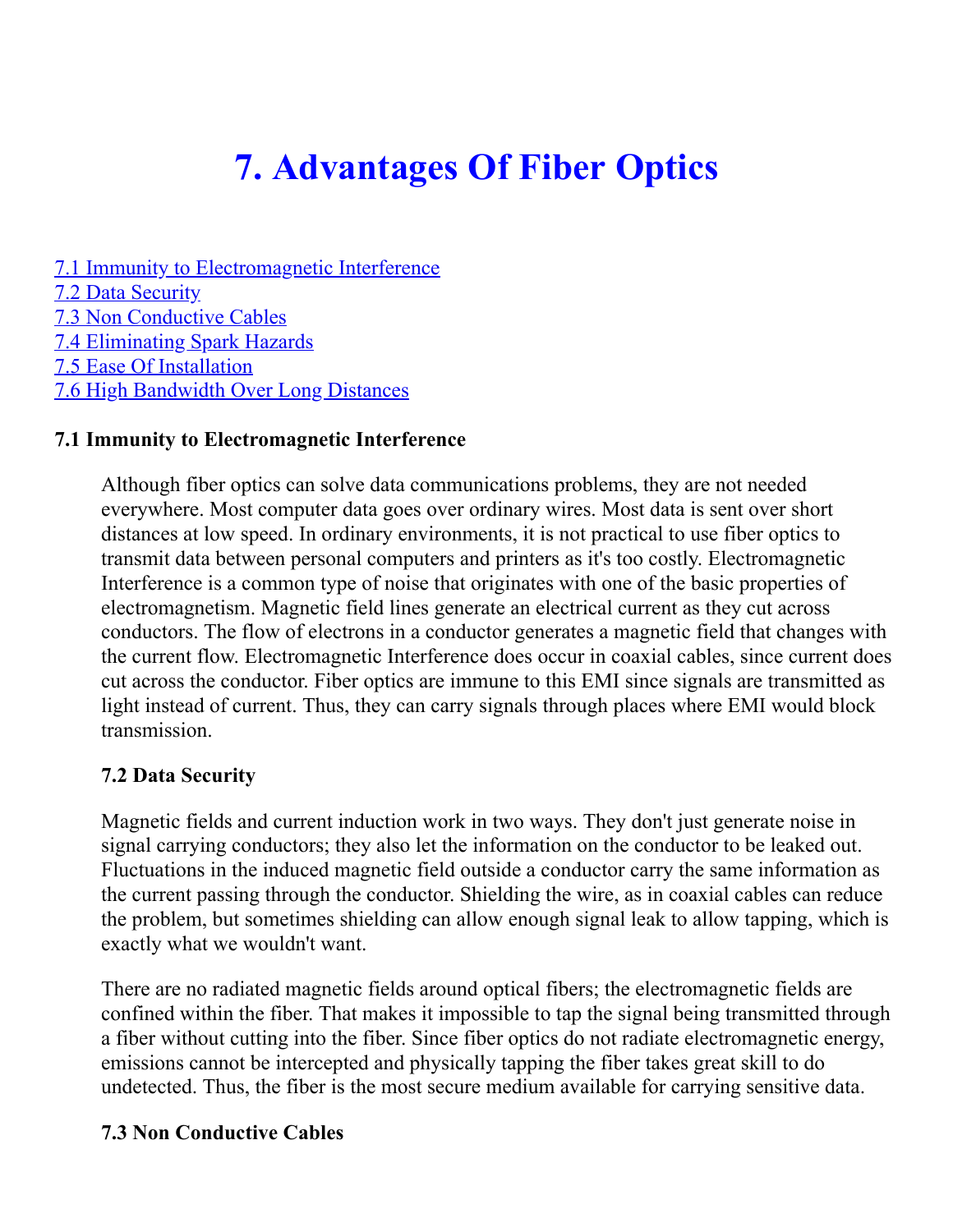Metal cables can encounter other signal transmission problems because of subtle variations in electrical potential. Electronic designers assume that ground is a uniform potential. That is reasonable if ground is a single metal chassis, and it's not too bad if ground is a good conductor that extends through a small building. However, the nominal ground potential can differ by several volts if cables run between different buildings or sometimes even different parts of the same building.

Signal levels in semiconductor circuits are just a few volts, creating a problem known as ground loop. When the difference in ground potential at two ends of a wire gets comparable to the signal level, stray currents begin to cause noise. If the differences grow large enough, they can even damage components. Electric utilities have the biggest problems because their switching stations and power plants may have large potential differences.

A serious concern with outdoor cables in certain computer networks is that they can be hit by lightning, causing destruction to wires and other cables that are involved in the network. Certain computer companies are aware of this problem and trying to solve it by having protective devices for wire circuits to block current and voltage surges.

Any conductive cables can carry power surges or ground loops. Fiber optic cables can be made non-conductive by avoiding metal in their design. These kinds of cables are economical and standard for many indoor applications. Outdoor versions are more expensive since they require special strength members, but they can still be valuable in eliminating ground loops and protecting electronic equipment from surge damage.

## **7.4 Eliminating Spark Hazards**

In some cases, transmitting signals electrically can be extremely dangerous. Most electric potentials create small sparks. The sparks ordinarily pose no danger, but can be really bad in a chemical plant or oil refinery where the air is contaminated with potentially explosive vapours. One tiny spark can create a big explosion. potential spark hazards seriously hinder data and communication in such facilities. Fiber optic cables do not produce sparks since they do not carry current.

### **7.5 Ease Of Installation**

Increasing transmission capacity of wire cables generally makes them thicker and more rigid. Such thick cables can be difficult to install in existing buildings where they must go through walls and cable ducts. Fiber cables are easier to install since they are smaller and more flexible. They can also run along the same routes as electric cables without picking up excessive noise.

One way to simplify installation in existing buildings is to run cables through ventilation ducts. However, fire codes require that such plenum cables be made of costly fire retardant materials that emit little smoke. The advantage of fiber types is that they are smaller and hence require less of the costly fire retardant materials. The small size, lightweight and flexibility of fiber optic cables also make them easier to be used in temporary or portable installations.